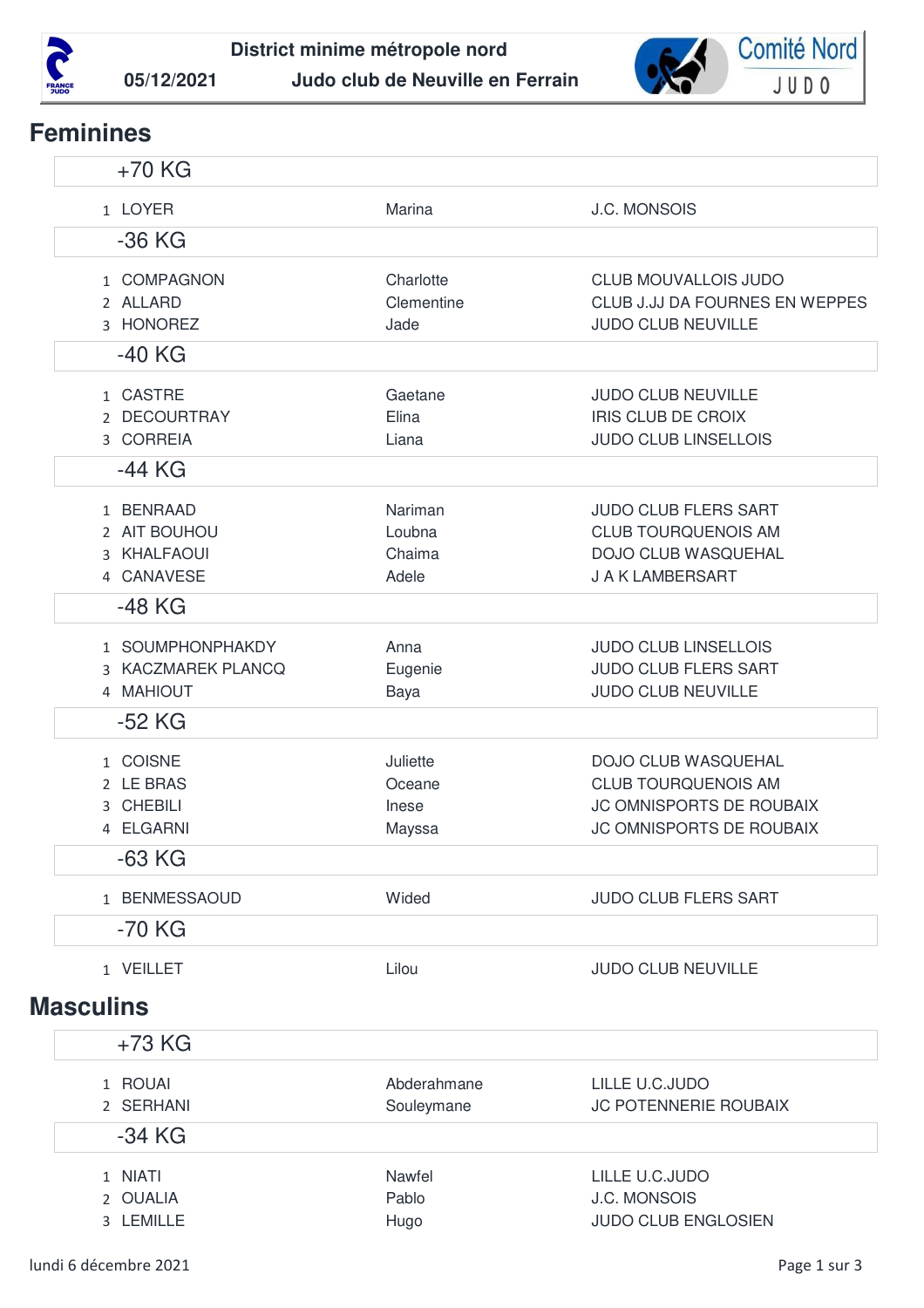



|    | 4 CHOMETTE                             | Lucas              | <b>IRIS CLUB DE CROIX</b>     |
|----|----------------------------------------|--------------------|-------------------------------|
|    | -38 KG                                 |                    |                               |
|    | 1 LENIERE                              | Maxence            | JUDO CLUB DE RONCQ            |
|    | 2 BEURRIER                             | Arthur             | UNION SPORTIVE BONDUOISE      |
|    | 3 GUETTAF                              | Saad               | <b>JC LA MADELEINE</b>        |
| 3  | <b>TREHOUT</b>                         | Tom                | <b>DOJO CLUB WASQUEHAL</b>    |
| 5. | <b>GANDOLFI</b>                        | Alix               | <b>CLUB TOURQUENOIS AM</b>    |
|    | 5 VUATTIER DUJARDIN                    | Achille            | FAUBOURG DE BETHUNE JUDO CLUB |
|    | N-C ALET                               | Celian             | J A K LAMBERSART              |
|    | N-C DAVENNE                            | Xavier             | <b>JUDO CLUB FLERS SART</b>   |
|    | N-C FOURMEAUX                          | Jean               | <b>JUDO CLUB WERVICQUOIS</b>  |
|    | N-C MEZDOUR                            | Abdelrahmane       | <b>CLUB TOURQUENOIS AM</b>    |
|    | -42 KG                                 |                    |                               |
|    | 1 DUCOULOMBIER                         | Timeo              | <b>JUDO CLUB WERVICQUOIS</b>  |
|    |                                        |                    |                               |
|    | 2 DEPERLECQUE MUNDUTI MAKIAD Nathanael |                    | LILLE U.C.JUDO                |
|    | 3 CHAKROUN                             | Ziyed              | LILLE U.C.JUDO                |
|    | 4 TORRES                               | Gabriel            | <b>JUDO CLUB LINSELLOIS</b>   |
|    | 5 REBEREZ                              | Paco               | <b>JUDO CLUB LINSELLOIS</b>   |
|    | -46 KG                                 |                    |                               |
|    | 1 DEBRUYCKER                           | Thibault           | <b>JUDO CLUB NEUVILLE</b>     |
|    | 2 MARMIER                              | Joshua             | DOJO CLUB WASQUEHAL           |
|    | 3 BONNET                               | Alois              | <b>IRIS CLUB DE CROIX</b>     |
| 3  | <b>TOUAT</b>                           | Syfax              | LILLE U.C.JUDO                |
| 5. | <b>AZZEDINE</b>                        | Mohammed           | FAUBOURG DE BETHUNE JUDO CLUB |
|    | 5 DUPUIS                               | Lucas              | <b>JUDO CLUB ENGLOSIEN</b>    |
|    | N-C ALOUADNI                           | Mohamed            | <b>JUDO CLUB FLERS SART</b>   |
|    | N-C BILLAUT                            | Alexis             | <b>JUDO CLUB WERVICQUOIS</b>  |
|    | N-C GUETTAF                            | Sami               | <b>JC LA MADELEINE</b>        |
|    | $-50$ KG                               |                    |                               |
|    | 1 CHEIKH                               | Mohamed nasr-allah | <b>CLUB TOURQUENOIS AM</b>    |
|    | 2 CASTELAIN                            | Nathan             | UNION SPORTIVE BONDUOISE      |
|    | 3 KOUAR                                | Thibault           | <b>JUDO CLUB NEUVILLE</b>     |
| 3  | <b>TAHON</b>                           | Thibault           | <b>DOJO CLUB WASQUEHAL</b>    |
| 5  | <b>DUPUIS</b>                          | Romain             | <b>JUDO CLUB ENGLOSIEN</b>    |
| 5  | <b>HENDRYCK</b>                        | Raphael            | FAUBOURG DE BETHUNE JUDO CLUB |
|    | N-C BOUZIDI                            | Ilyes              | <b>JUDO CLUB FLERS SART</b>   |
|    | N-C GRIFFON                            | Guillaume          | <b>JUDO CLUB FLERS SART</b>   |
|    | N-C SANS CHAGRIN                       | Timothee           | J A K LAMBERSART              |
|    | -55 KG                                 |                    |                               |
|    | 1 LECOCQ                               | Victor             | <b>JUDO CLUB DE RONCQ</b>     |
|    | 2 FOURNIER                             | Cesar              | DOJO CLUB WASQUEHAL           |
| 3  | LATRACHE                               | Mohamed            | <b>JUDO CLUB NEUVILLE</b>     |
|    | 3 LEROY                                | Cedric             | <b>JUDO CLUB FLERS SART</b>   |
|    | N-C GERMONPREZ                         | Antoine            | <b>JUDO CLUB NEUVILLE</b>     |
|    | N-C GUENOUN                            | Noham              | JC OMNISPORTS DE ROUBAIX      |
|    |                                        |                    |                               |